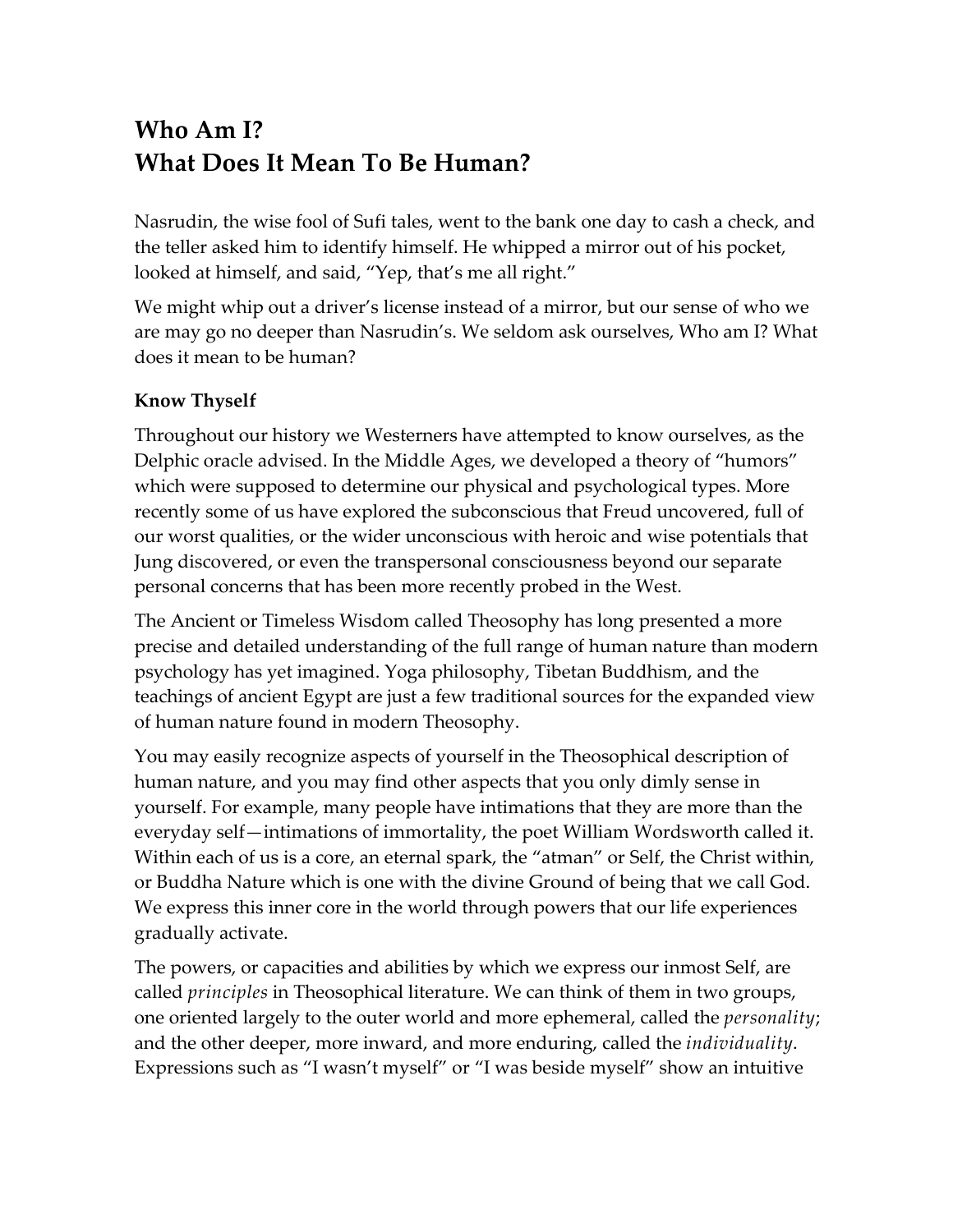sense that we have both an outer or "lower" and an inner or "higher" self. The Ancient Wisdom makes this insight explicit.

## **The Personality**

In the first set of principles, or personality, you can easily recognize yourself, for it is what we usually identify as "myself," consisting of the most familiar aspects of our nature. Though it is sometimes called the "lower" self, it is not inferior to any other part, just as low C is not inferior to high C on the piano. They are both necessary parts of a whole.

The personality consists of the physical body (both the dense part we are all familiar with and a subtler part called the "vital double" associated with the energy that flows through it), the emotions, and part of the mind.

*Body*, *double*, and *vitality*. When you feel tired or "low energy," your flow of vital energy is low. When you feel energized and alive, the flow is strong. The body has around and all through it an energy field called the vital or "etheric" double or body. This field is energized by the life force that the Hindus call "prana," the Chinese "chi," and Western psychologists "libido." This force is a universal energy in all living things, whose proper flow is essential for life and health.

*Emotions*. Emotions, feelings, desires, and passions can be very powerful forces, and they tend to have great swings. Sometimes we are enthusiastic and excited about life. At other times we are depressed and lethargic. We may be angry, sad, affectionate, joyous, all within a short time span. Our bodies are surrounded and interpenetrated by a field of emotional energies in addition to the vital double. Emotions course through this field, sometimes threatening to overpower us.

*Personal mind*. The aspect of the mind that is included in the personality is closely connected with the physical brain, and so is also called the brain mind, or the concrete mind because it sees specifics, being down-to-earth and practical, or the "lower" mind because it is closer to the world around us. Through its powers we make schedules, find directions, solve practical problems, and organize our everyday lives.

The personal mind is also the "monkey mind" that continually jumps about from one thing to another, as you probably noticed if you have tried to meditate. It is the seat of stereotypes, automatic defenses, rigid ways of reacting without regard to the uniqueness of a situation, and conditioning of all types. For example, if a person of another race or culture is abrupt with us, we may feel hostile toward the whole group with whom we identify that person. We act from such habits and conditioning more than we realize.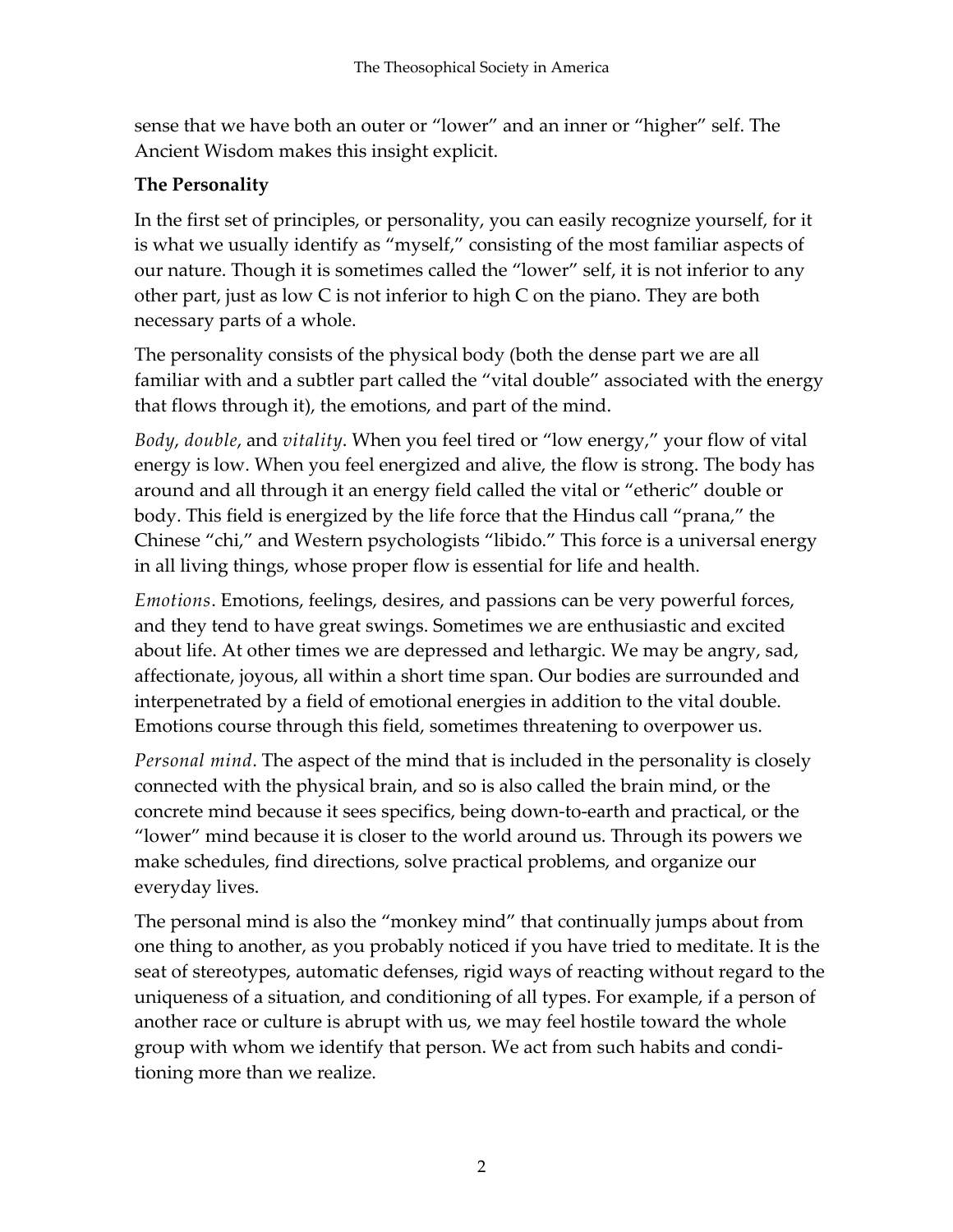# **The Individuality**

Can you conceive of yourself without your body, emotions, and "monkey mind?" Would anything be left? We use the energies and powers of the personality constantly and usually think that is what we are. However, sometimes we touch another, deeper level of our being, for example, when we are inspired and lifted out of ourselves.

When we are completely lost in appreciation of nature, or in a work of art or music, or in religious devotion, we can be lifted to a higher sense of who we are. This "standing out" of our everyday self (which is what the word *ecstasy* means etymologically) can also happen as a result of selfless love, compassion, and sympathy. The spiritual will or intention, which gives us a sense of direction, is also an aspect of the individuality. One way to become open to this aspect of ourselves is through meditative and contemplative experiences in which the mind becomes still and turned inward, rather than pulling us outward.

The individuality has also been called the "higher" or immortal Self, the soul, and the reincarnating Ego. It consists of another group of principles, including an aspect of mind that is abstract because it deals with generalities and universals.

*Impersonal mind*. The personal or "lower" brain mind is conditioned by our experiences and is constantly changing because of the influence of its experiences in the world. The impersonal, "higher," or abstract mind deals not with sensory data, but with the universal principles that underlie the way we respond to sensory data. Mathematics and symbols that stand for a whole class of things call on higher, impersonal thought. The impersonal and personal minds are not separate entities, however. Rather, the personal mind is how the impersonal mind works through the brain during an incarnation. Both are aspects of one mind, *manas* in Sanskrit.

*Intuition*. You may have found yourself puzzling over a problem or idea. Then you drop it and, without warning, insight dawns. This is an example of the intuition working through the mind. Sudden insight or illumination is a characteristic of the intuition or *buddhi*, as it is called in Sanskrit. Buddhi also gives rise to a sense of unity, whether with another person, with nature, with the planet, the cosmos, or with the Divine.

*Spiritual intention*. The principles of intuition and abstract mind are directed by the spiritual intention or will, an aspect of atman, the Self or divine spark, that focuses our energies on long-range spiritual goals and gives us a sense of direction from deep within. We may sense this function of the self when we hold a strong intention for a long time, as when a graduate student postpones personal gratifications or we persist in spiritual practices over the years.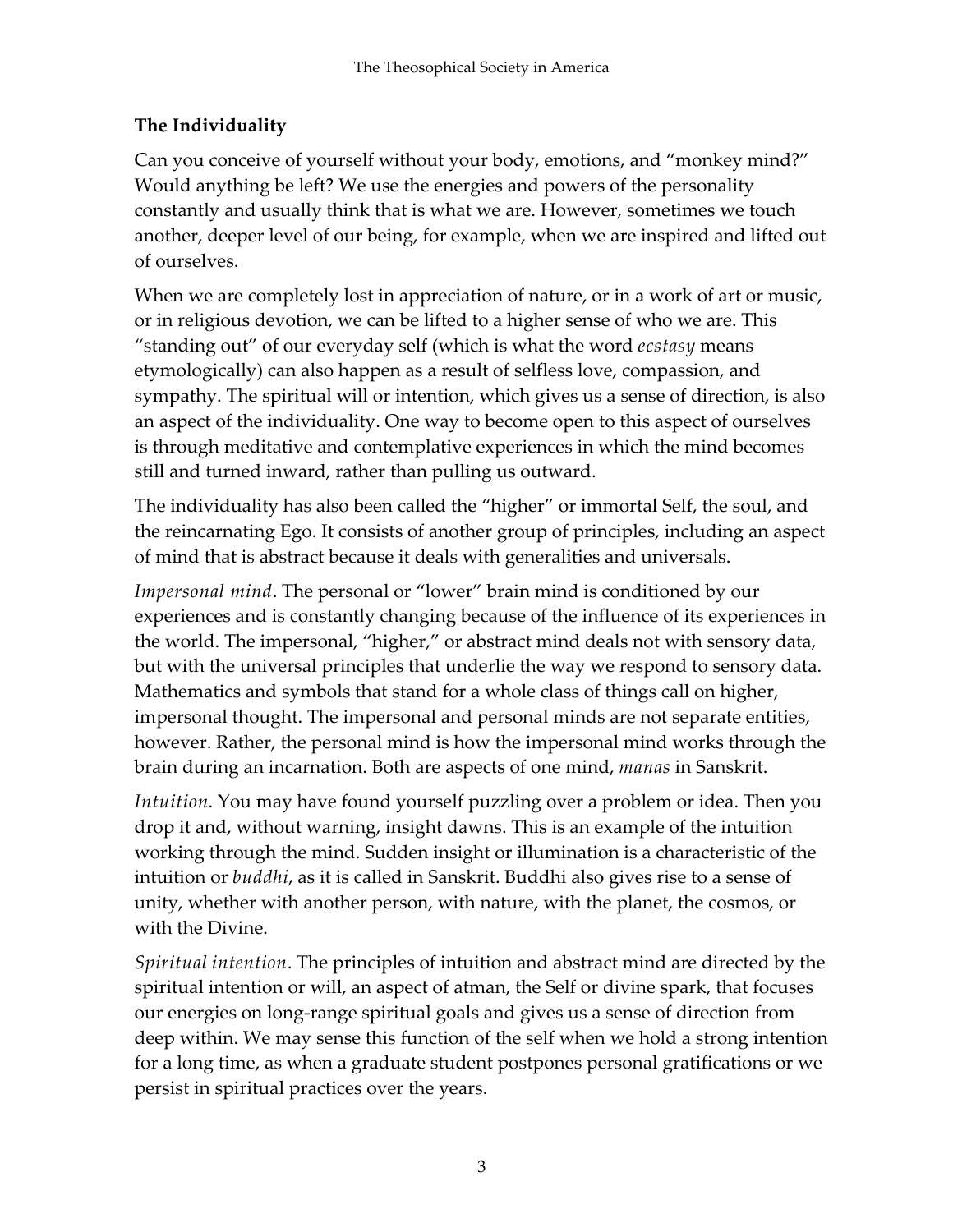The principles are not separate parts of us. Rather, they are aspects of the one Self within us. They are ways the whole expresses itself in the world. They are like the colors of the rainbow that emerge from the white light of spirit or atman, the inner spark that is one with the Divine.

## **Our Long Journey**

"Atman is Brahman" is an Eastern expression that, like the Christian "I and my Father are one," expresses the important concept that we are one with the Divine. Atman, the Divine within, is the very core of our being from which all the principles emerge, and it is also the divine Ground that sustains and upholds the universe. We travel from our home in atman into the world to gain experience and return enriched by the journey.

Myths and fairy tales about journeys often depict our sojourn into the personality and body and our return to our home in atman. The story of Tom Thumb is one of them.

Tom's father was a tailor and his mother spun thread. The thread represents the unformed substance from which the cosmos is woven, and the fabrics fashioned by the tailor are the forms made from this thread. Thus Tom's parents symbolize atman or the divine essence from which everything emerges in its complementary male/female aspects.

Tom is "no bigger than your thumb." Atman is described in the Upanishads as "greater than the great," that is, universal, but also as "smaller than the small," a point of the Divine buried in the heart of every living being. Tom was born prematurely, just as we are unformed and inexperienced as we embark on our spiritual journey. Tom is eager to leave home and parents and see the world, as we are eager to embark on a life of experience.

During his adventures, Tom is swallowed by a cow, an earthy symbol that represents taking on a physical body. He also falls in with thieves and is swallowed by a fox or a wolf, traditional symbols for greed and gluttony that symbolize overattachment to the physical world. However, Tom also guides a horse by whispering into its ear, which suggests that in time he takes command of the physical body. Eventually Tom returns to his home and parents, a wiser boy than when he left.

The pilgrim soul in us that journeys through the material worlds is atman, a point in the Divine, clothed in a fine sheath of buddhi. These two combined are called the *monad*. As they embark on their journey, they become embedded in the field of manas, the impersonal mind. Throughout the long pilgrimage these three remain in union as the individuality, and they become reflected in the world. Like Narcissus